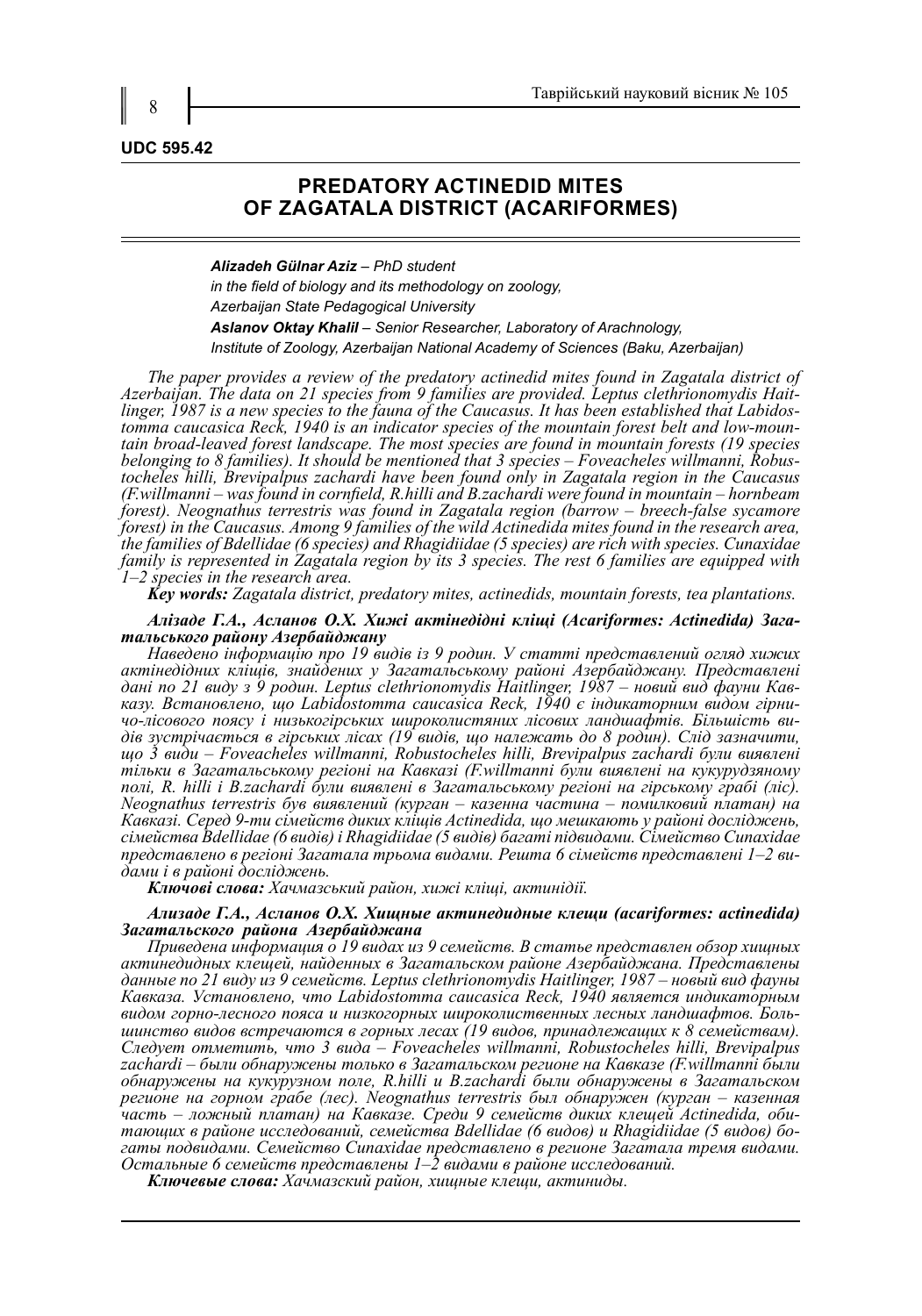**Material and methods.** Material has been collected as following methods. Actinedid mites are collected from the plants with the flapping method or by examining their parts individually. 10 examples are collected from each species. Wild actinedid mites are collected under the stones, from the land surface, from the bunch of tree and bushes with the help of thinner, fluffy, little brush. Collecting the actinedid mites occurred in the land, on the floor, in the autumn leaves, moss, lichen and in the tree remnants is carried out by photo-electret or sifter (Vinkler device). Also, in order to collects the wild actinedid mites lived in the land, the hunting vessels (Barber baits) that have fixating water inside are used. In conclusion, the exhauster is used in collecting of some mites (such rigidified) lived in the grain plants and oil. All collected material is detected (fixated) in ethyl and is labelled. Also 10-20% of milk acid is used in order to keep the mites.

In order to define the mites and to study their morphological factors, the certain drugs are prepared from them in Phorate. The microscopes named MBS-1, MBİ-3, Olympus CX-41, MBI-15U4.2 are used in the preparation of the drugs and prescription of their material. The prescription of the species is carried out by means of modifier tables. When working with MBİ-3 and MBİ-15U4.2 microscopes, the phased contrast, oil and water immersion are used. The predators actinedids were measured under ocular-micrometres. The drawings were drawn on a drawing machine-5 and the photos were taken with the help of a camera Sony DSC-P8.

**Introduction.** Actinedid mites are very diverse animal group. With about 26000 described species it is one of the largest orders of arachnids. Representatives of this order could be found in many types of habitats. Among them saprophages, algophages, mycophages, phytophages, predators, commensals of crabs and gastropod mollusks as well as ecto – and endoparasites of arthropods, echinoderms, amphibians, reptiles, birds and mammals are found.

The fauna of predatory actinedid mites of Azerbaijan is poorly studied. Only 21 species belonging to 9 families of predatory actinedids are recorded from Zagatala district [2, 3, 4, 5]. Of these, one species, *Leptus clethrionomydis* Haitlinger, 1987, was reported for the first time for the fauna of the Caucasus. And it was the first finding of mature individual of this species in the world. Also, it has been established that *Labidostomma caucasica* Reck, 1940 is an indicator species of mountain forest belt and low-mountain decidous forest landscape.

The present paper is a generalization of all data concerning predatory actinedid mites of Zagatala district which have been previously published in difficult available separate papers in Russian and Azeri languages.

Superorder: Acariformes Zachvatkin, 1952 Order Actinedida van der Hammen, 1968 Suborder Eupodina Krantz, 1978 Superfamily Eupodoidea Koch, 1842 Family Rhagidiidae Oudemans, 1922 Genus *Poecilophysis* Cambridge, 1876

1. *Poecilophysis pratensis* (C. L. Koch, 1835)

In Azerbaijan the species was recorded in Zagatala, Ismayilly and Lankaran districts and Absheron Peninsula (Jeiranbatan artificial forest massif). It occurs on the ground and in leaf litter in mountain hornbeam forests, lowland ironwood (*Parrrotia persica*) relic forests, artificial forest massifs and tobacco plantations. It was also reported from caves [13]. In the mountains it was found at altitudes of up to 2500 m [12]. Reproduces parthenogenetically [11].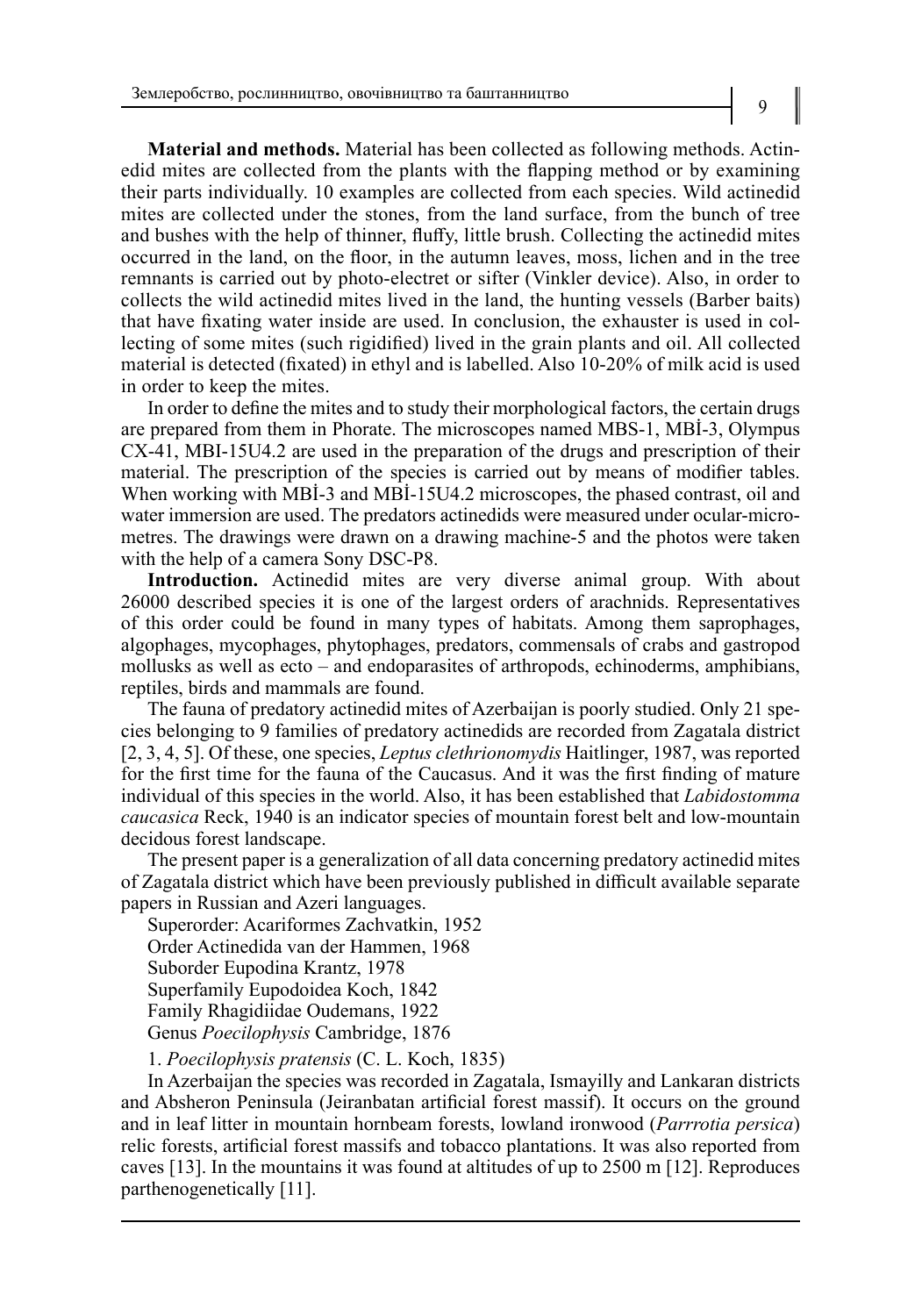Distribution: Europe, Caucasus (Kabardino – Balkaria), Asia (Kamchatka Peninsula), North America (USA).

Genus *Foveacheles* Zacharda, 1980

2. *Foveacheles willmani* Zacharda, 1980

The species was found on the ground in the corn field in Zagatala district.

Distribution: Central Europe (Austria).

Genus *Robustocheles* Zacharda, 1980

3. *Robustocheles mucronata* (Willmann, 1936)

In Azerbaijan it was recorded in Zagatala, Aghdere and Masally districts. Occurs on the ground and in leaf litter in mountain hornbeam forests, cereal fields and on the rock outcrops. A few specimens were collected in Botanical Garden in Baku City. In the mountains it was found at altitudes of up to 3000 m [12].

Distribution: Europe, Caucasus (Kabardino-Balkaria), Asia (Yakutia, Kamchatka Peninsula, Vietnam), Northern Africa (Egypt), North America (Alaska Peninsula).

4. *R. hilli* (Strandtmann, 1971)

The species was found in leaf litter in mountain hornbeam forest in Zagatala district. Troglofilic species.

Distribution: Asia (Severnaya Zemlya archipelago: Bolshevik Island), North America (USA and Canada: Canadian Arctic Archipelago-Baturst Island). In Bolshevik and Baturst islands and Alaskan tundra inhabits lichens [13].

Genus *Brevipalpia* Zacharda, 1980

5. *Bervipalpia zachardi* Kuznetzov, 1987

The species was found on the ground in mountain hornbeam forest in Zagatala district.

Distribution: Eastern Europe (Ukraine, Crimea).

Superfamily Bdelloidea Duges, 1834

Family Bdellidae Duges, 1834

Subfamily Cytinae Grandjean, 1938

Genus *Cyta* van Heyden, 1826

6. *Cyta latirostris* (Hermann, 1804)

In Azerbaijan it was recorded in Balakan, Zagatala, Gakh, Khyzy, Aghdash, Aghdam, Fuzuli, Lankaran and Astara districts and Absheron Peninsula. The species is found in mountain and riparian forests, juniper and juniper – oak (including *Quercus iberica*) woodlands, tomilliares, locoweed thickets, camphor – ephedra semi-deserts on clay slopes of mountains, forest stands, parks, gardens, vineyards, tea plantations, karst caves and oil polluted areas. It occurs under stones, on the ground, in leaf litter, moss, lichens, under bark of trees, on the grass and dwarf shrubs, tragacanth astragals, in the crown of trees and bushes, in the nests of birds and rodents. In the mountains it was found at altitudes of up to 3774 m [10]. The species feeds on oribatid mites and collembolans. Reproduction takes place from the end of May to mid-June. In the Absheron Peninsula, however, *C. latirostris* reproduces from late November to May. Immature specimens are found throughout the year. Living specimens have red colouration, sometimes brown or purple (in oil polluted areas).

Distribution: Cosmopolitan species.

7. *C. coerulipes* (Duges, 1834)

In Azerbaijan it was recorded in Balakan, Zagatala, Gakh, Guba, Agdash, Aghdere, Goy-Gol, Lankaran and Astara districts. The species is found in mountain forests, juni-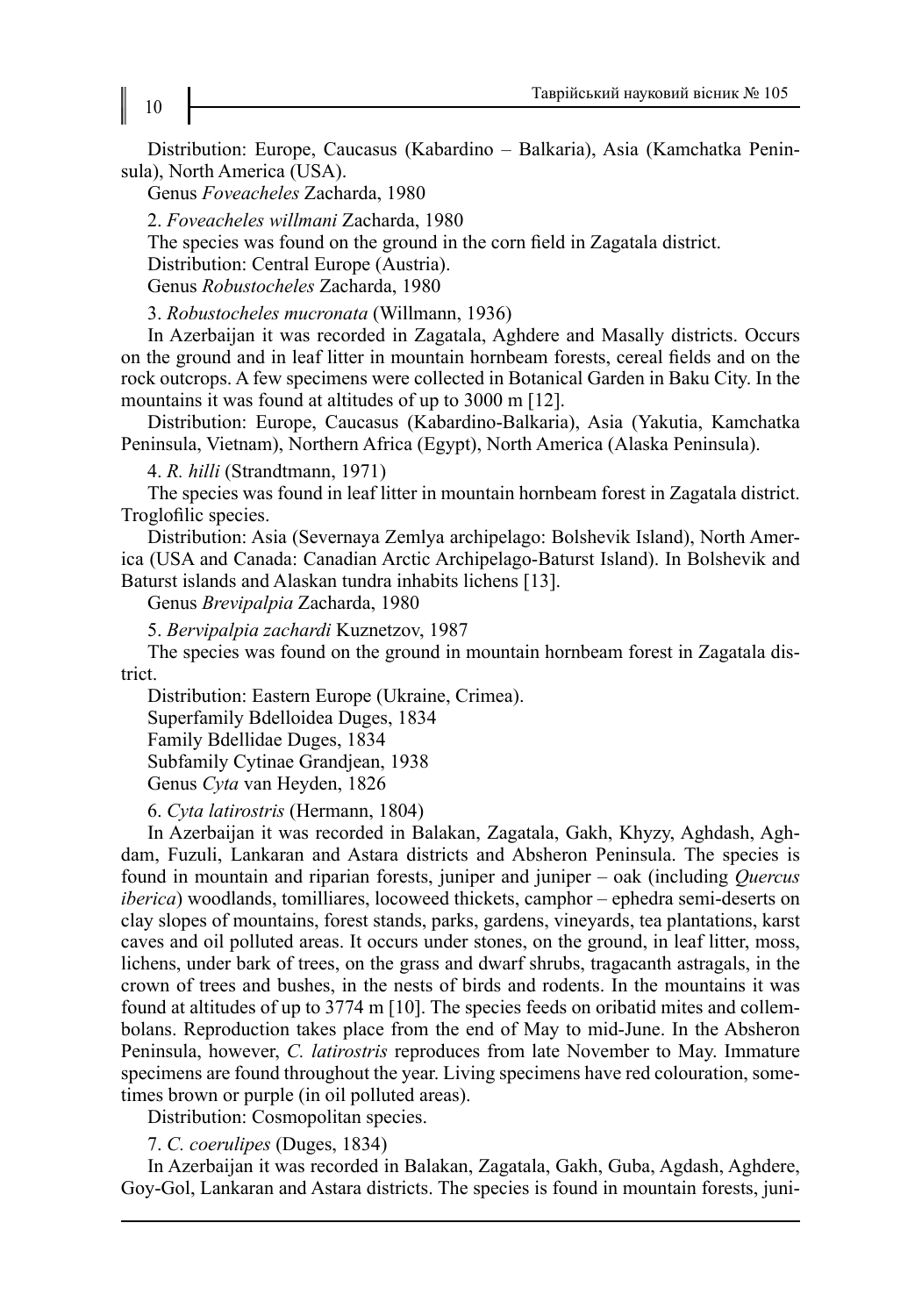per – oak woodlands (*Quercus iberica*), in tobacco plantations planted at deforestated areas of Ganikh – Aghrichay depression. It occurs on the ground, in leaf litter and moss, under the stones, under the bark of trees, in wood dust, and sometimes in crowns of trees and bushes. In the mountains it was found at altitudes of up to 2950 m [10]. Living specimens have dark red colouration, sometimes almost black.

Distribution: Europe, Caucasus (Krasnodar area and Georgia), Central Asia, Northern and Southern Afrika, North and Central America.

Subfamily Bdellinae Duges, 1834

Genus *Bdella* Latreille, 1795

## 8. *Bdella muscorum* Ewing, 1909

The species is distributed in all regions of Azerbaijan. It inhabits all landscapes and altitudinal belts (from sea level to 2300 m). *B. muscorum* occurs in various types of forests, on rocky sites, in thorny locoweeds, in garland thorn thickets, arid woodlands, broomsedge and subalpine Thymus – Festuca steppes, subalpine Radde birch woodlands, subalpine pine – cowberry forests on sandy slopes, orchards, forest stands, vineyards, cereal fields, tea plantations, and karst caves. It is found on the ground, in leaf litter, lichens, under the tree bark, in the crowns of trees and bushes, on thyme flowers (only in the subalpine belt), in the nests of rodents. *Bdella muscorum* is abundant in wet lowland mixed hornbeam – alder (*Almus barbata*) – wingnut forests in Ganykh – Ayrichay depression where it inhabits moss covering tree trunks. At the same time, this species is very rare in semi-desert zone. It is found in forest stands, vineyards, courtyards, as well as in riparian forests. This species feeds on the mites of the faamily Tetranihidaes and the genus *Nanorchestes*, as well as on collembolans [1]. In the mountain – forest zone, it is found throughout the year, whereas in semi – desert zone was observed from September to June. Reproduction occurs in April-July (Greater Caucasus). During reproductive period from up to 20 eggs develop in the body of females. Females and nymphs overwinter in crevices under stones. Living specimens have red colouration.

Distribution: Europe, Caucasus (Krasnodar area and Georgia), Central Asia, North America (USA).

## 9. *B. iconica* Berlese, 1923

In Azerbaijan it was recorded in Zagatala, Guba, Khachmaz, Khyzy, Aghdash, Fuzuli and Ordubad districts. The species is found in all types of forests, thorny tussocks, juniper – oak woodlands (including *Quercus iberica*), karst caves, and sometimes in urban habitats. It occurs on the ground, in leaf litter, moss, under stones and bark of trees, in the crowns of trees and bushes, in dry dung and decaying wood, on the grass and in the nests of rodents. In the mountains it was found at altitudes of up to 3774 m [10]. First time we collected this species in lowland altitudinal belt (in lowland oak – hornbeam forest (20 m a.s.l.) near Lejet village in Khacmaz district). *B. iconica* feeds on collembolans [7]. During reproductive period from 2 to 50 eggs develop in the body of females. Living specimens have red colouration.

Distribution: Europe, Caucasus (Krasnodar area and Georgia), Central Asia, Northern Africa, New Zealand (apparently introduced).

Subfamily Odontoscirinae Grandjean, 1938

Genus *Odontoscirus* Thor, 1913

10. *Odontoscirus longirostris* (Hermann, 1804)

In Azerbaijan it was recorded in Zagatala, Gakh, Gabala, Salyan, Lankaran, Astara districts and in Baku City. The species is found in mountain beech – maple (*Acer pseu-*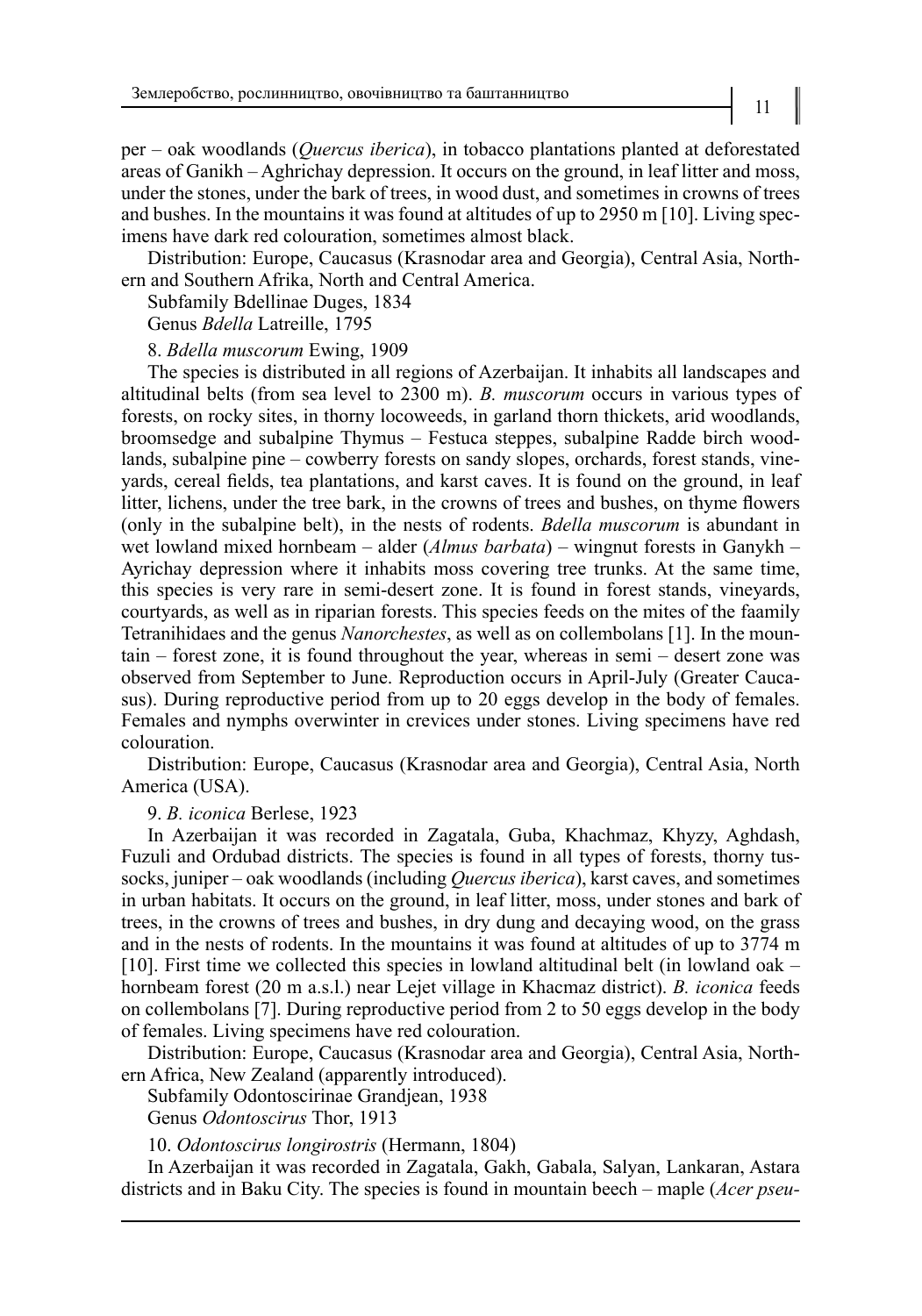*doplatanus*) flooded forests, low-mountain – chestnut forests, lowland and mid-mountain relic forests in Lankaran area, in fruit gardens and heathlands. It occurs on the ground, in leaf litter and moss, under stones, under bark of trees, and on feijoa and Caucasian juniper trees. In the mountains it was found at altitudes of up to 2786 m [9]. *O. longirostris* feeds on mites of the families Tydeidae and Eupodidae [1], and also on collembolans [7]. In Astara district mature specimens were observed in May, in Salyan district in the second half of November, while in the Greater Caucasus (Ilisu village of Gakh district) in July. During reproductive period up to 20 eggs develops in the body of females. The body colouration of living mites is black or red with blue spots on dorsum.

Distribution: Europe, Asia (Central Asia and Japan), North and Central America, South America (Argentina), Hawaiian Islands, Saint Helene Island.

## 11. *O. lapidaria* (Kramer, 1811)

In Azerbaijan it was recorded in Zagatala, Gakh, Shamakhi, Aghdere, Fizuli, Kurdamir, Saatly, Salyan, Bilasuvar, Lankaran districts and Absheron Peninsula (Baku City, Ramana, Surakhani and Nardaran villages). The species is found in mountain beech and oak forests, juniper woodlands, camphor – ephedra semi-deserts on clay slopes of mountains, sagebrush – gengiz semi-deserts, orchards, tea plantations, blackberry fields, vineyards, forest stands, heathlands and grasslands. It occurs on the ground, in leaf litter, under stones, under bark of trees, in decaying wood, on the leaves of the tea shrubs, in the nests of rodents. Feeds on collembolans. In Absheron Peninsula *O. lapidaria* reproduces from November to April. In Shamakhi district and in the upper Karabakh (Aghdere district) mature individuals were observed in April. During reproductive period up to 16 eggs develops in the body of females. The body colouration of living mites is yellowish or gray, sometimes greenish.

Distribution: Europe, Caucasus (Dagestan), Central Asia; North America (Mexico), Australia, New Zealand and Tasmania. Introduced to the South African Republic.

Family Cunaxidae Thor, 1902 Subfamily Cunaxinae Thor, 1902 Genus *Cunaxa* von Heyden, 1826

12. *Cunaxa capreola* (Berlese, 1890)

In Azerbaijan it was recorded in Nakhchivan Autonomous Republic (Babak district) and in Aghdere, Zagatala and Shaki districts. The species is found in mountain hornbeam forests, cereal fields, and sometimes in urban habitats. It occurs on the ground, in forest leaf litter, in the debris of henhouses and nests swallows. Preys on small insects and mites. In Egypt *C. capreola* produces several generations during one year. At optimal temperature (25°C) females lay about 40 eggs per day. The duration of the egg-laying period varies from 30 to 60 days. One male can fertilize several females. Depending on the temperature, the life span of single generation takes from 25 to 64 days [8].

Distribution: Europe, South-Western Asia (UAE: Sharjah), Northern Africa, North America.

Subfamily Cunaxoidinae Den Heyer, 1979d

Genus *Cunaxoides* Baker et Hoffmann, 1948

13. *Cunaxoides croceus* (Koch, 1838)

In Azerbaijan it was recorded in Zagatala, Gusar, Aghdere districts and Baku City. The species is found in mountain beech, hornbeam – oak (*Querqus macrantera*) – lime and riparian beech – maple (*Acer pseudoplatanus*) forests, as well as in artificial forest massifs. It occurs on the ground, in leaf litter and moss, under the bark of pine stumps. In Absheron Peninsula mature individuals were observed in the last decade of Decem-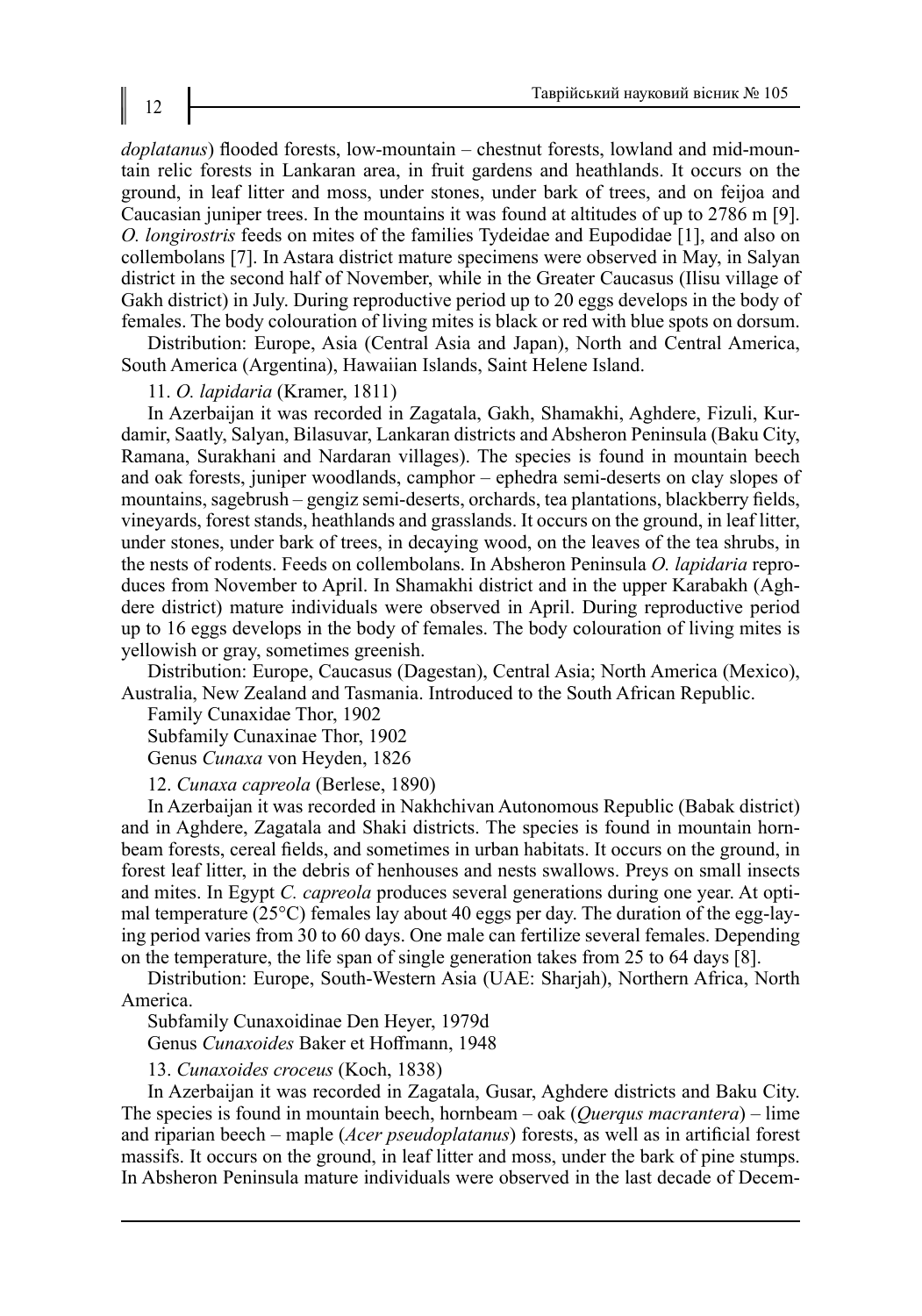ber. Only a single very large elongated ovoid egg develops in the body of females during reproductive period. Living mites have cherry colouration.

Distribution: Europe, Central Asia, Northern Africa (Morocco).

14. *C. biscutum* Baker et Hoffmann, 1948

In Azerbaijan it was recorded in Zagatala, Khyzy, Guba, Gedabey districts and Baku City. The species is found in mid-mountain beech – oak (*Querqus macrantera*), low-mountain oak – hornbeam and riparian beech – maple forests, camphor – ephedra semi-deserts on clay slopes of mountains and in orchards. It occurs under stones, on the grass (including cereal plants) and on the Caucasian juniper. In the low-mountain belt of the Greater Caucasus reproduces in May. As in previous species only a single large ovoid egg develops in the body of the females during reproductive period. Living mites have orange colouration.

Distribution: Europe, North America (USA). Suborder Eleutherengona Oudemans, 1909 Superfamily Raphignathoidea Kramer, 1877 Family Raphignathidae Kramer, 1877 Genus *Raphignathus* Duges, 1833

15. *Raphignathus collegiatus* Atyeo, Baker et Crossley, 1961

In Azerbaijan it was recorded in Zagatala, Lankaran districts and Absheron Peninsula. The species is found in mountain riparian beech – maple and wingnut – alder (*Almus subcordata*) forests, *Tournefortia sibirica* thickets, orchards, parks, forest stands and urban habitats. It occurs on the ground, under stones, under bark of trees and in the tree hollows. Living mites have orange colouration.

Distribution: Eastern Europe, Asia Minor (Turkey), Central Asia, Northern Africa (Egypt), North America.

Family Cryptognathidae Oudemans, 1902

Genus *Cryptognathus* Kramer, 1879

16. *Cryptognathus lagena* Kramer, 1879

In Azerbaijan it was recorded in Zagatala, Gakh, Shamakhi, Guba, Khyzy, Agdash and Lankaran districts. The species is found in wet lowland mied hornbeam – alder (*Almus barbata*) – wingnut forests in Ganykh-Ayrichay depression, in forests in the Greater Caucasus and Talysh mountains (including riparian forests), in Caucasian juniper secodary bushlands, gum tree – oak (*Querqus longipes*), juniper – oak (*Quercus ibericus*) woodlands and garland thorn thickets. It occurs on the ground, in leaf littert and moss. In Zagatala district reproduces in May.

Distribution: Europe, Caucasus (Krasnodar area), North America.

Family Caligonellidae Grandjean, 1944

Genus *Neognathus* Willmann, 1952

17. *Neocolathus terrestris* (Summers et Schlinger, 1955).

In Zagatala district the species occurs in moss covering stones in low-mountain beech – maple (*Acer pseudoplatanus*) riparian forests, while in Gakh district it inhabits moss on the bark of *Querqus ibericus* in low-mountain oak – beech forests.

Distribution: Europe, Asia Minor (Turkey), Central Asia, North America.

Genus *Caligonella* Berlese, 1910

18. *Caligonella humilis* (Koch, 1838)

In Azerbaijan it was recorded in Zagatala, Guba, Aghdash and Khachmaz districts. The species is found in low-mountain beech – maple riparian forests and in mid-mountain  $(1600 - 1650 \text{ m a.s.}!)$  aspen forests growing on scree slopes, lowland hornbeam –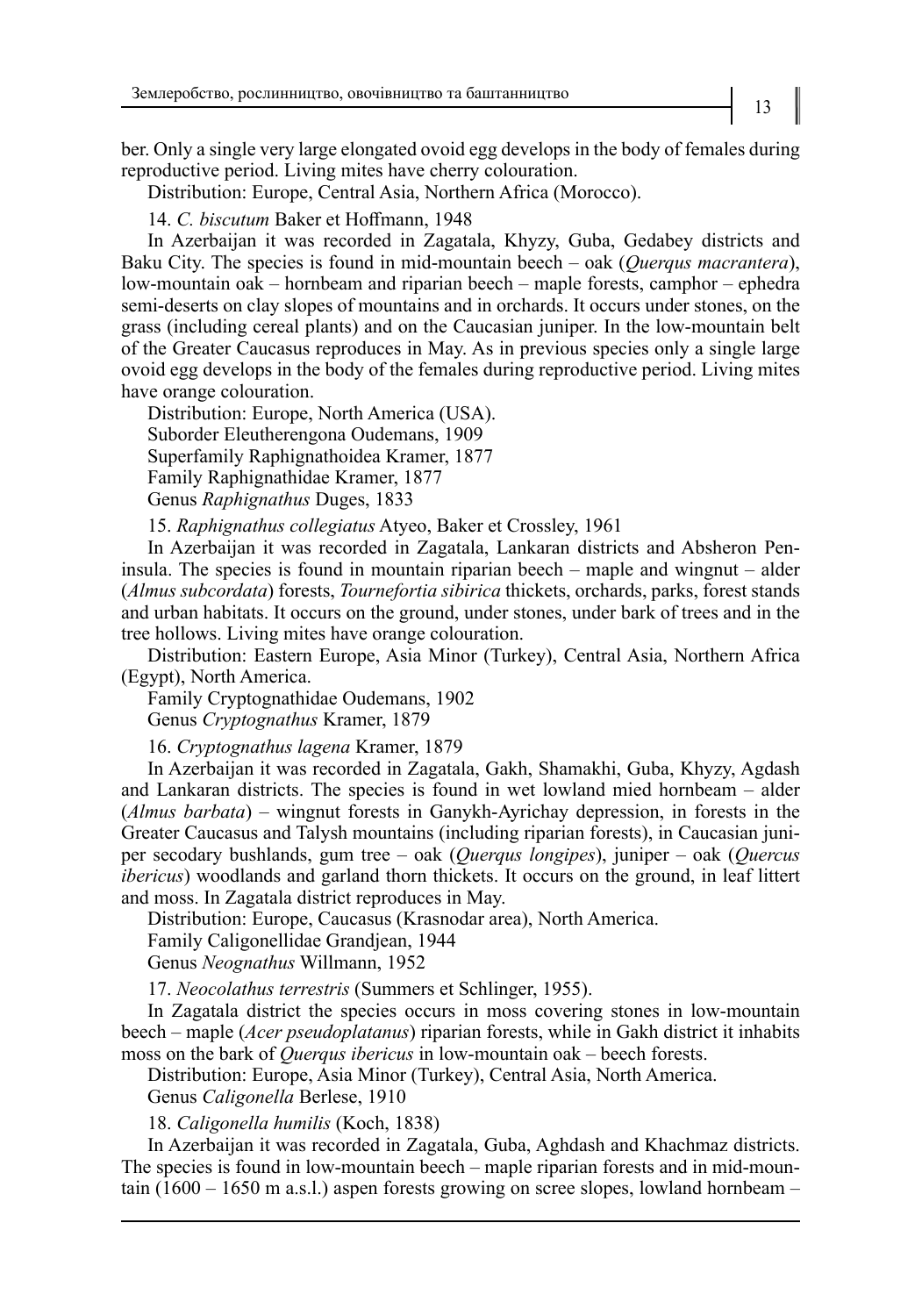oak (*Querqus pedunculiflora*) forests in Samur – Devechi depression and juniper – oak (*Querqus ibericus*) woodlands. It occurs on the ground, in leaf litter and moss.

Distribution: Europe, Asia Minor (Turkey), North America.

Suborder Labidostommatina Krantz, 1978

Superfamily Labidostommatoidea Oudemans, 1904

Family Labidostommatidae Oudemans, 1904

Genus *Labidostomma* Kramer, 1879

19. *Labidostomma caucasica* Reck, 1940

In Azerbaijan it was recorded in Zagatala, Gakh, Gabala, Ismayilly, Shamakhi and Khyzy districts. The species is found in mountain hornbeam, oak and beech forests, Caucasian juniper secondary bushlands and forest – steppes. It occurs on the ground, and in moss, sometimes in beehives [6]. In Khyzy district mature specimens were observed in May. One or two large elongated eggs develop in the body of females during reproductive period.

Distribution: Endemic of the Caucasus (Azerbaijan, Georgia). It is an indicator species of mountain forest belt and low-mountain broad-leaved forest landscape.

Suborder Anystina van der Hammen, 1972

Superfamily Anystoidea Oudemans, 1902

Family Anystidae Oudemans, 1902

Subfamily Erythracarinae Oudemans, 1936

Genus *Bechsteinia* Oudemans, 1936

20. *Bechsteinia schneideri* Oudemans, 1936

In Azerbaijan it was recorded in Zagatala, Gakh, Guba, Khyzy, Agdash, Shamkir, Goy-Gol, Aghdere districts and Absheron Peninsula. The species is found in mid-mountain broad leaved forests in Lesser Caucasus, low-mountain liana (honey sucle and vine) bushes, mixed oak (*Querqus pedunculiflora*) – poplar – apple forests in Greater Caucasus, high meadows, riparian forests,on the gravel banks of mountain rivers, on the rock putcrops, in wormwood – gengiz and wormwood – ephemerae semi-deserts, mountain meadow steppes, juniper – oak (*Querqus ibericus*) woodlands, astragal – tomilliarae dry steppes, vineyards, orchards, parks, forest stands. It occurs on the ground, in leaf litter, under stones, under bark of trees, in decaying wood of pine It occurs on the ground, in leaf litter, under stones, under bark of trees, in decaying wood of pine stumps, on the grass, in moss, in the nests of birds and inside buildings. In Absheron peninsula it was found throughout the year Living mites have brown-red colouration.

Distribution: South (Italy) and East (Ukraine: Crimea) of Europe, Caucasus (Northern Osetia).

Suborder Paracitengona Oudemans, 1909

Superfamily Erythraeoidea Robineau – Desvoidy, 1828

Family Erythraeidae Robineau – Desvoidy, 1828

Subfamily Leptinae Southcott, 1957

Genus *Leptus* Latreille, 1776

21. *Leptus clethrionomydis* Haitlinger, 1987

The species was described on the base of the larvae collected from the nest of bank vole (*Myodes glareolus*) in Poland. On 12 August 2017, we sampled one larvae and one mature male of this species from the tea shrub in the tea plantation in the territory of ehterial oil factory in Zagatala district. The species proved to be a new for the fauna of Caucasus. Moreover, it was the first finding of mature individual of this species in the world.